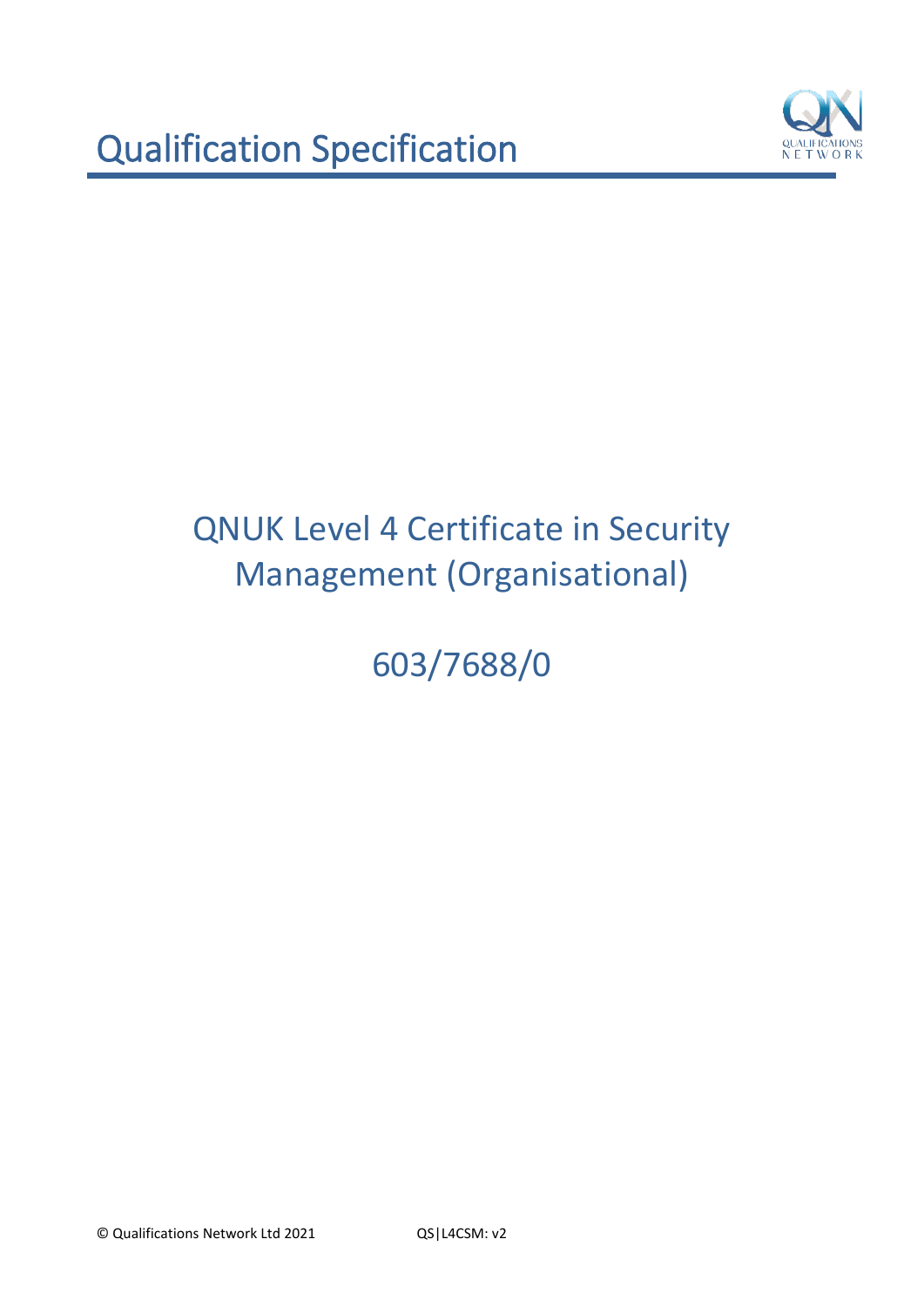# QNUK Level 4 Certificate in Security Management (Organisational) XXX/XXXX/X



# **Contents**

| 1.    |  |
|-------|--|
| 2.    |  |
| 3.    |  |
| 4.    |  |
| 5.    |  |
| 6.    |  |
| 7.    |  |
| 8.    |  |
| 9.    |  |
| 10.   |  |
| 11.   |  |
| 12.   |  |
|       |  |
| 13.1. |  |
| 13.2. |  |
| 13.3. |  |
|       |  |
|       |  |
| 15.1. |  |
|       |  |
|       |  |
|       |  |
|       |  |
|       |  |
|       |  |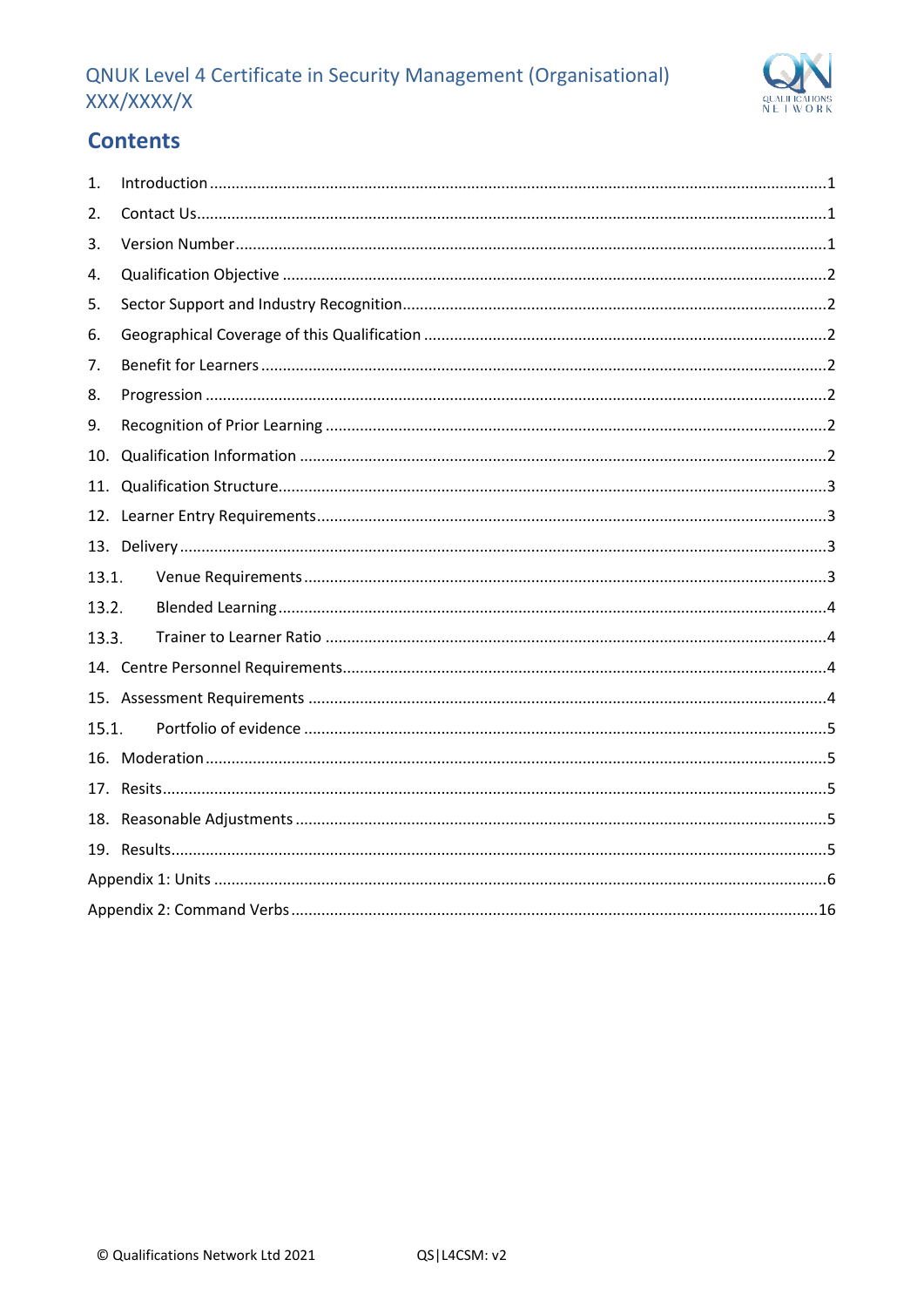

## <span id="page-2-0"></span>**1. Introduction**

Qualifications Network Limited (QNUK) is an Awarding Organisation recognised and regulated by the Office of Qualifications and Examinations (Ofqual) in England, the Council for Curriculum, Examinations and Assessment (CCEA) in Northern Ireland and Qualifications Wales.

This specification outlines key information required by users of the qualification to ensure they can make an informed decision about the suitability of the qualification they are taking or proposing to take for the purposes that they intend to use it.

## <span id="page-2-1"></span>**2. Contact Us**

Please get in touch if you need any advice or guidance with this qualification.

#### **Head Office:**

Qualifications Network First Floor Offices 86A Lancaster Road Enfield Middlesex EN2 0BX

Email: [centres@qnuk.org](mailto:CentreSupport@Qualifications-Network.co.uk) Tel: 020 3795 0559

## <span id="page-2-2"></span>**3. Version Number**

Centres should make sure they are using the most up to date document by checking the footer which will confirm the current version number.

| Document owner          | <b>Qualifications Manager</b> |
|-------------------------|-------------------------------|
| Date last updated       | 01/07/2021                    |
| Next review             | 01/07/2024                    |
| <b>Status</b>           | Final                         |
| <b>Version</b>          |                               |
| Document control number | Q3   L4CSM                    |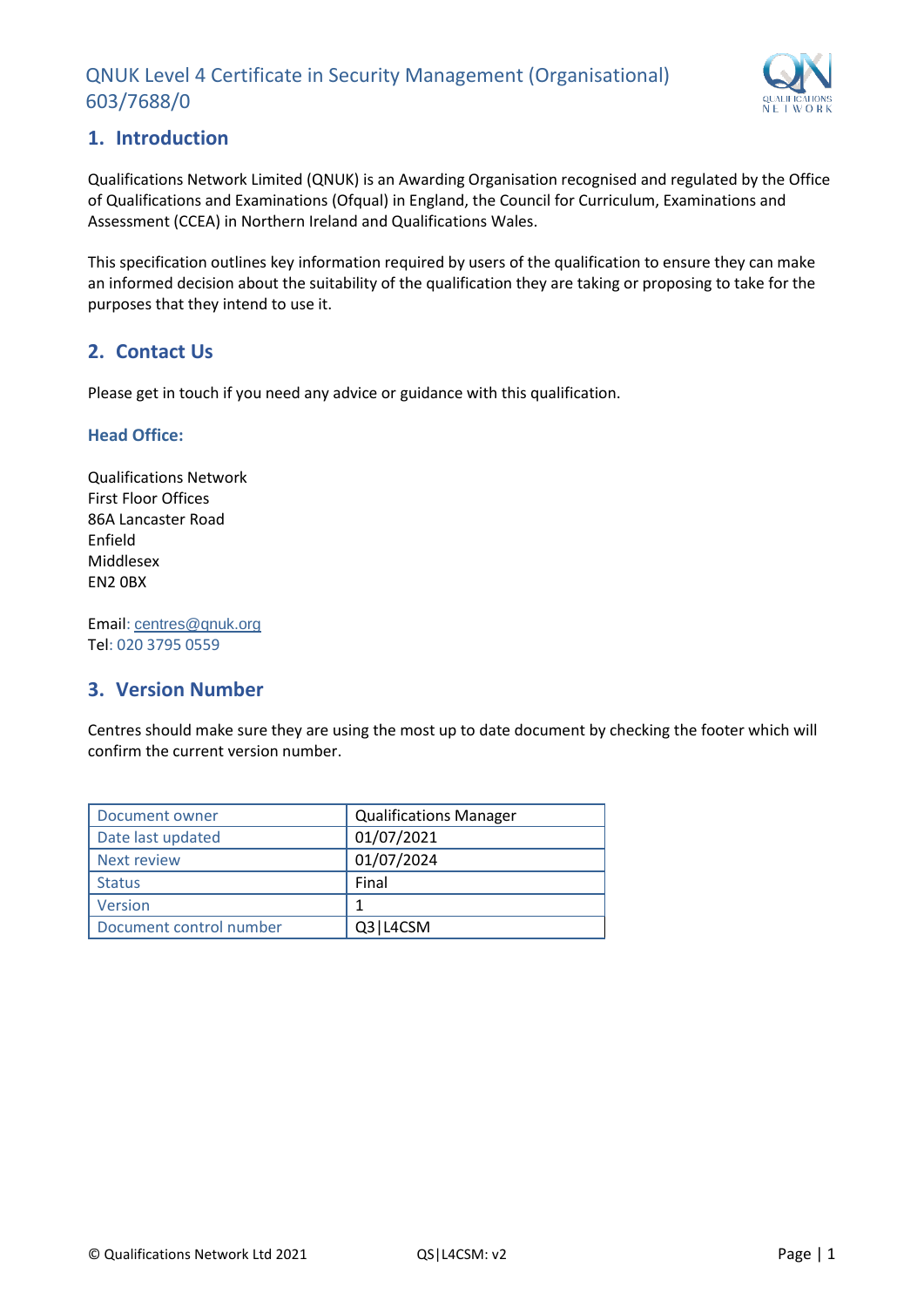

## <span id="page-3-0"></span>**4. Qualification Objective**

This qualification is developed for individuals working in the Private Security Sector, particularly those intending to move into security management functions within a business. The qualification aims to develop a basic understanding of approaches to security management, considering current and emerging threats, risk mitigation, legislation, and the role of security management during an incident. This qualification will support an entry level role in the workplace.

## <span id="page-3-1"></span>**5. Sector Support and Industry Recognition**

This qualification has been developed in collaboration with ASTA, in partnership with iSMTA.

## <span id="page-3-2"></span>**6. Geographical Coverage of this Qualification**

This qualification is available in England.

#### <span id="page-3-3"></span>**7. Benefit for Learners**

This qualification develops learner's basic knowledge and understanding of security management as part of the wider security management concepts and in light of current and emerging criminal and terrorist threats to business. Research skills are developed allowing the learner to explore a range of security management concepts including the role of a security manager, attributes and skills required to become a security manager, security management policies, risk mitigation, information protection and legislation relating to security management. This qualification develops transferrable skills that will support the Security Manager in the workplace as well as provide continued professional development for wider security roles.

## <span id="page-3-4"></span>**8. Progression**

This qualification is primarily for progression within the workplace, learners could progress to:

- Employment as a Security Supervisor or Manager or similar roles
- Higher education courses in Management, Security Management, Risk and Security Management and similar

## <span id="page-3-5"></span>**9. Recognition of Prior Learning**

QNUK are unable to accept requests for recognition of prior learning (RPL) for this qualification.

## <span id="page-3-6"></span>**10. Qualification Information**

| <b>Qualification Number (QN)</b>      | 603/7688/0                                  |
|---------------------------------------|---------------------------------------------|
| <b>Learning Aim</b>                   |                                             |
| <b>Total Qualification Time (TQT)</b> | 130                                         |
| <b>Guided Learning Hours (GLH)</b>    | 28                                          |
| Credit value                          | 13                                          |
| Level                                 | $\overline{4}$                              |
| Validity                              | Lifetime                                    |
| Assessment                            | Portfolio of evidence                       |
| Achieving the qualification           | Learners must achieve the 5 mandatory units |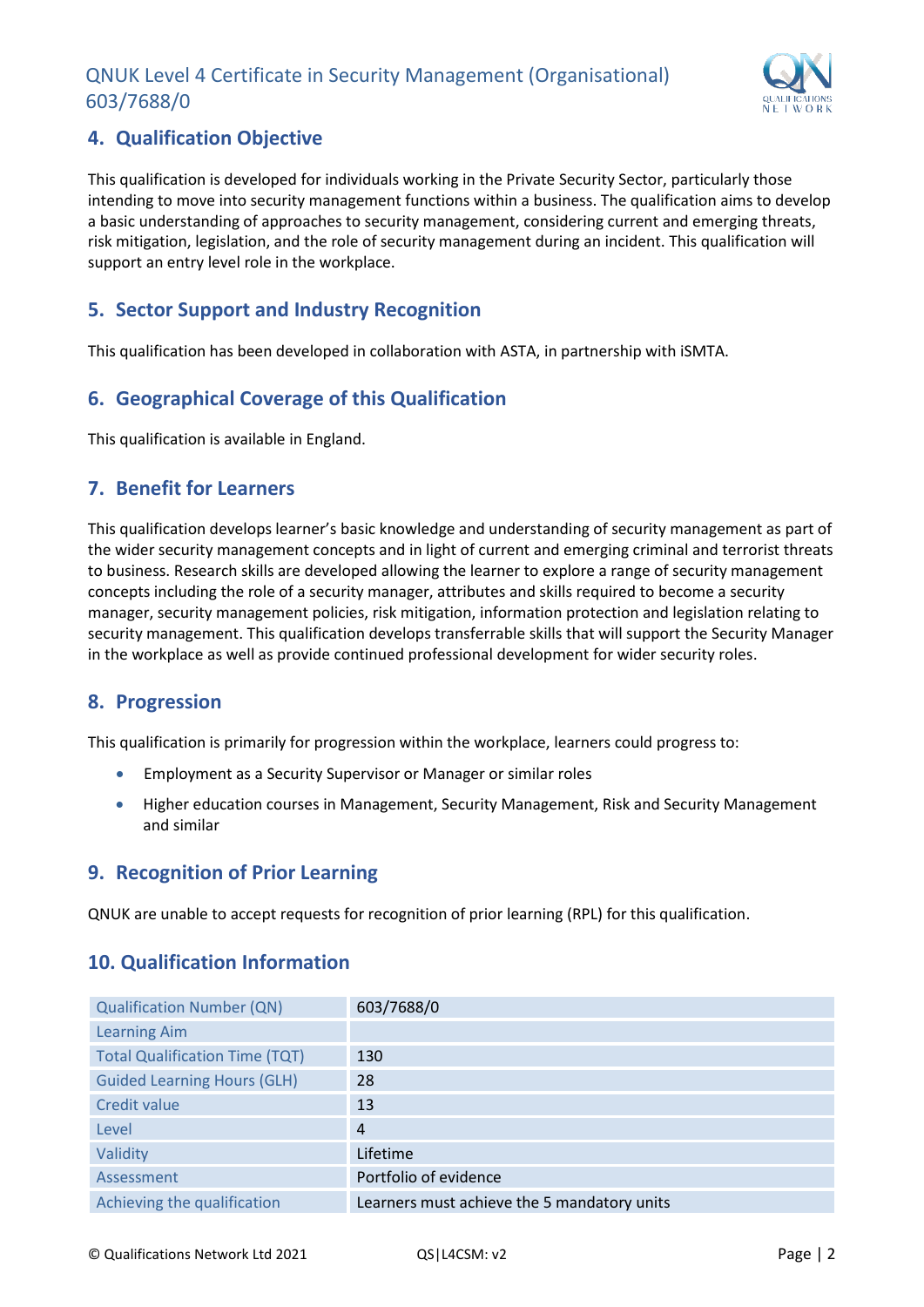

## <span id="page-4-0"></span>**11. Qualification Structure**

| Unit No.               | <b>Unit Title</b>                                         | <b>Level</b> | <b>GLH</b> | <b>TUT</b> | <b>Credit</b> |
|------------------------|-----------------------------------------------------------|--------------|------------|------------|---------------|
| <b>Mandatory units</b> |                                                           |              |            |            |               |
| T/618/7797             | Establishing the foundations of Security Management       | 4            | 6          | 22         | $\mathcal{P}$ |
| A/618/7798             | Threats to Organisational Security                        | 4            | 6          | 34         | 3             |
| F/618/77/99            | <b>Security Management Procedures</b>                     | 4            | 4          | 20         | 2             |
| K/618/7800             | Managing Risk within a Security Management<br>Environment | 4            | 6          | 26         | 3             |
| M/618/7801             | Legislation relevant to Security Management               | 4            | 6          | 28         | 3             |

The learning outcomes for the qualification may be found in Appendix 1. The Assessment Guidance details the assessment criteria which are used to determine if a learner has met the requirements of the learning outcomes. Further depth of coverage is also provided in the Assessment Guidance.

## <span id="page-4-1"></span>**12. Learner Entry Requirements**

There are no specific recommended prior learning requirements for this qualification. Entry is at the discretion of the centre, however, learners should be aged 18 years and over to take this qualification.

It is the centre's responsibility to ensure that each learner is sufficiently competent in the use of the English language. All assessments must be conducted in English. Centres must ensure that learners have sufficient language skills before putting the learners forward for assessment.

As a guide, learners should as a minimum have language skills equivalent to the following:

- a C1 level qualification on the Home Office's list of recognised English tests and qualifications
- an ESOL qualification at (Level 2) on the Ofqual register taken in England, Wales or Northern Ireland
- an ESOL qualification at Scottish Credit and Qualifications Framework level 6 awarded by the Scottish Qualifications Authority (SQA) and taken in Scotland
- Functional Skills Level 2 in English
- SQA Core Skills in Communication at Scottish Credit and Qualifications Framework level 6

Learners must have a basic understanding of ICT to fully engage with this qualification.

There are no other pre-requisites for this qualification. However, learners should be able to work at level 3 and above.

#### <span id="page-4-2"></span>**13. Delivery**

This qualification is delivered in a face-to-face setting over a 3-day period. Learners should complete the qualification within 12 months of the date of enrolment on the qualification. All learners must be registered with QNUK as soon as possible following enrolment.

#### <span id="page-4-3"></span>**Venue Requirements**

The training venue should be suitable for learning and meet all relevant Health and Safety requirements.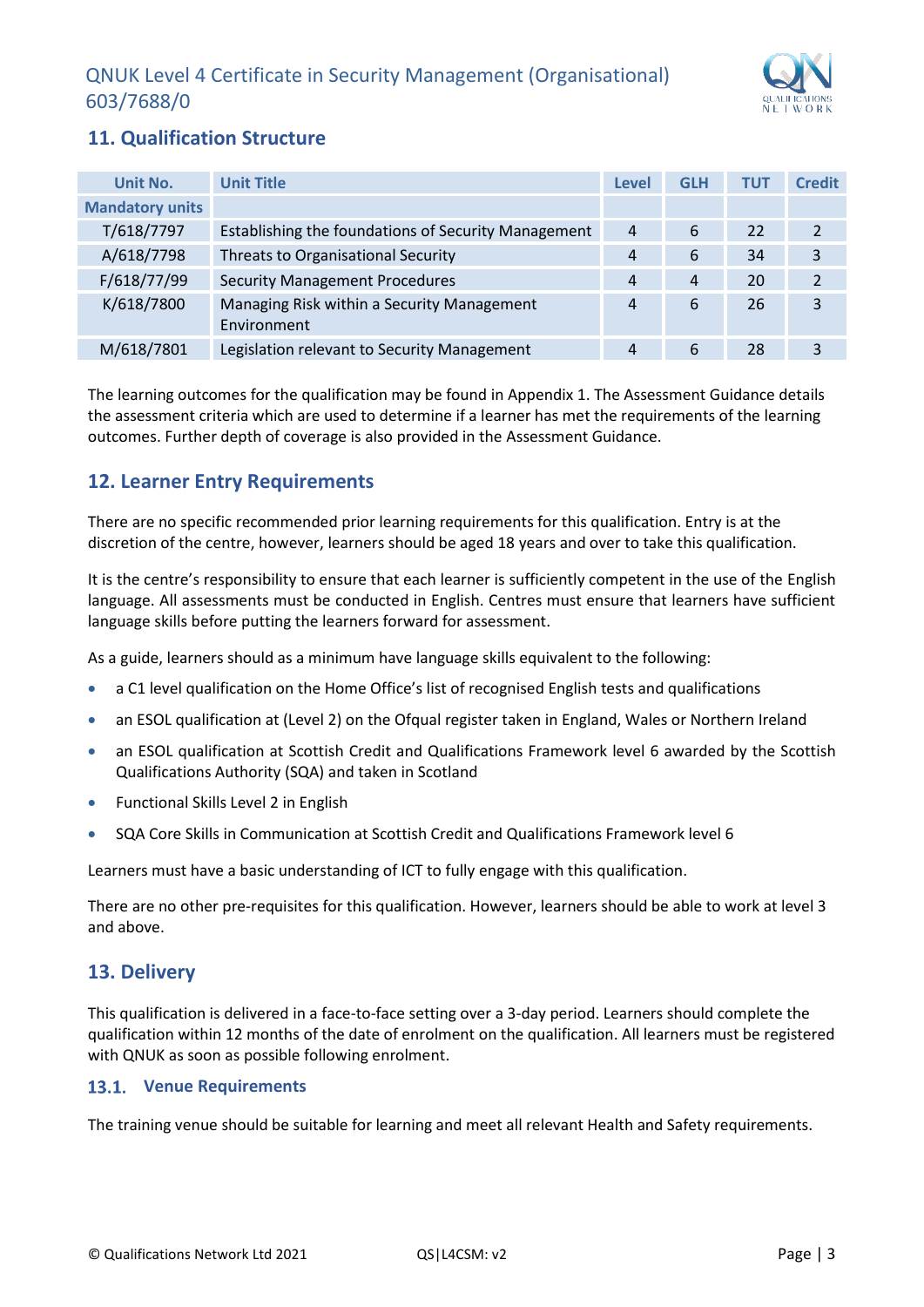

#### <span id="page-5-0"></span>**Blended Learning**

Blended learning is acceptable for this qualification provided suitable controls are in place to ensure learners complete all elements. The qualification may be delivered via e-learning, through a virtual classroom or traditional face-to-face settings.

#### <span id="page-5-1"></span>**13.3. Trainer to Learner Ratio**

The maximum Trainer to learner ratio for this qualification is 1:20

## <span id="page-5-2"></span>**14. Centre Personnel Requirements**

This qualification is delivered by suitably qualified trainers.

All those who deliver and assess this qualification must:

- 1. Minimum 5 years out of the last 10 years working in a Security Management, Risk Management, Business Continuity roles or similar;
- 2. Trainers who hold historic occupational competence (outside of the requirements of item 1) must be able to demonstrate continual professional development relating to security management and will be considered on a case by case basis by QNUK
- 3. Minimum level 5 occupational qualification, such as Level 5 Security Management or higher-level qualifications such as Security Management, Risk and Security Management, Business Continuity or similar;
- 4. Hold a recognised teaching qualification as outlined in our centre resource manual;
- 5. Show current evidence of continuing professional development in teaching, assessment, and the subject matter.

#### **Internal Quality Assurance Requirements**

Each centre must have access to a suitably qualified IQA. The IQA cannot verify the delivery or assessment of individual learners or cohorts of learners where the IQA has been involved in the delivery or assessment of the qualification for those learners.

All those who are involved with the quality assurance of these qualifications **internally** must:

- 1. have up-to-date working knowledge and experience of best practice in assessment and quality assurance;
- 2. meet the delivery staff requirements for this qualification;
- 3. hold, or be working towards a recognised qualification related to the Internal Quality Assurance of Assessment;
- 4. show current evidence of continuing professional development in assessment, quality assurance and the subject matter.

Please note whilst centre personnel may be approved for both roles, those assigned the role of Trainer/Internal Verifier are not permitted to operate in both these roles for any learner.

#### <span id="page-5-3"></span>**15. Assessment Requirements**

Learners are assessed for this qualification through: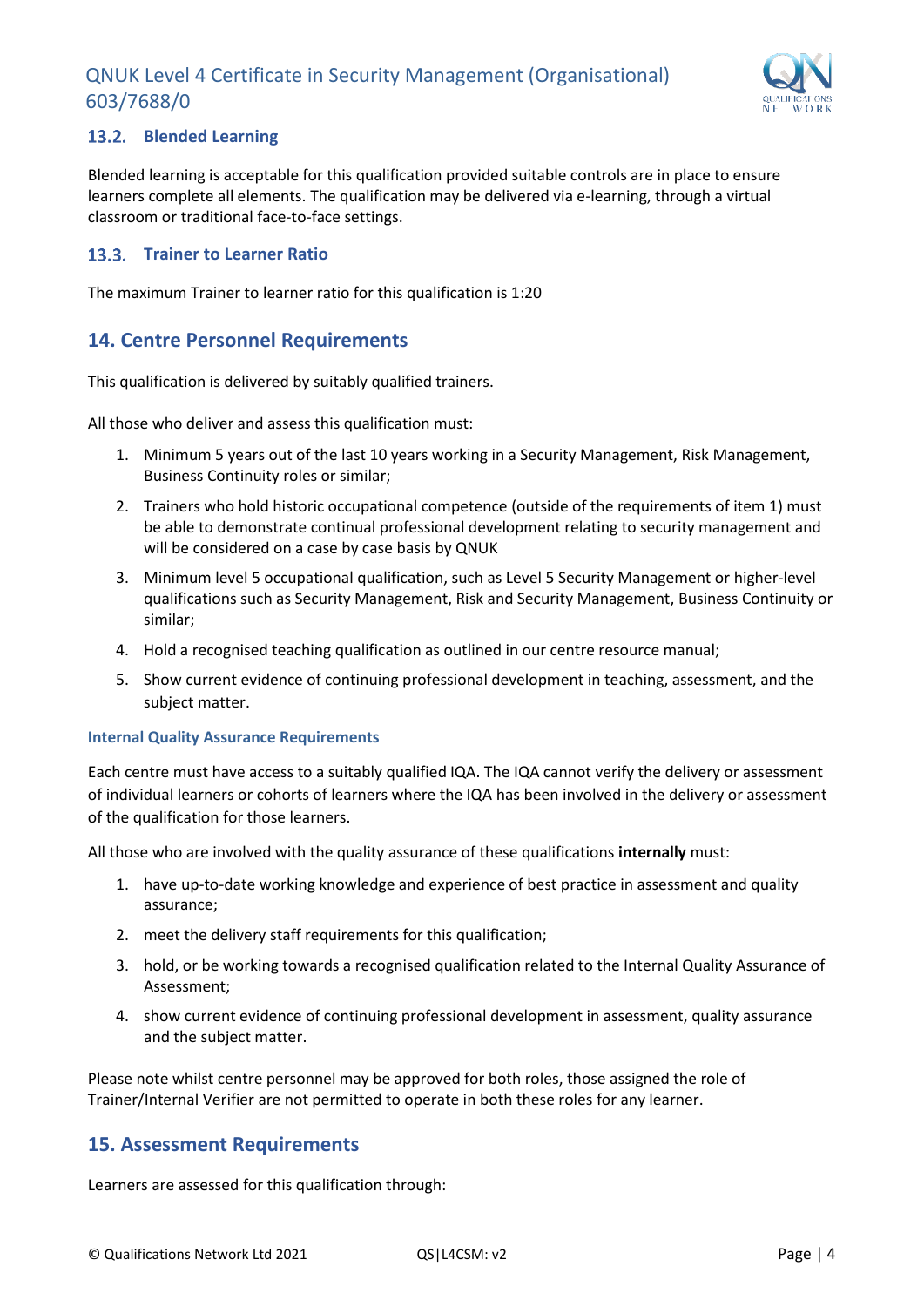

#### <span id="page-6-0"></span>15.1. Portfolio of evidence

Learners are assessed for this qualification using a portfolio of evidence. The portfolio can include a range of assessment methods including:

- **Assignments**
- Record of professional discussions
- Observation of practical tasks/activities
- Product of work

| Language of assessment | English     |
|------------------------|-------------|
| Duration               | As required |
| Pass mark              | 100%        |
| Grading                | Pass/Fail   |

## <span id="page-6-1"></span>**16. Moderation**

The level of external moderation required for this qualification will be risk based and in line with the Centre Assessment Standards Scrutiny Strategy applicable to this qualification.

There may be situations within the centre devised assessment methodology that require observations, in these situations QNUK EQA Department will also require to conduct verification visits to ensure the accuracy and consistency of assessment decisions.

QNUK EQA Department will advise the centre of the required levels of moderation/verification to anticipate for this qualification upon centre approval for delivery.

## <span id="page-6-2"></span>**17. Resits**

As this qualification is evidence based, resits are not required; however, appropriate referral of submitted work from the learner may be used where additional detail or depth of knowledge is required.

## <span id="page-6-3"></span>**18. Reasonable Adjustments**

Learners are required to complete the assessments in a manner appropriate to the purpose of the qualification.

The prescribed assessment methods for this qualification should not unfairly disadvantage learners who would otherwise be able to demonstrate competence in line with the purpose of the qualification. Learners should contact their centre to discuss reasonable adjustment if they feel the prescribed assessment methods would disadvantage them.

## <span id="page-6-4"></span>**19. Results**

The centre is required to submit learner results within 10 working days of assessment to Qualifications Network UK for moderation. We will issue verified results and appropriate certification to the approved centre within 7 working days of receiving the results. Centres will forward results and/or certificates to learners, who can expect to receive them within 20 working days of taking the assessment. If learners have not received results and/or certificates within 25 working days, they should contact the centre in the first instance.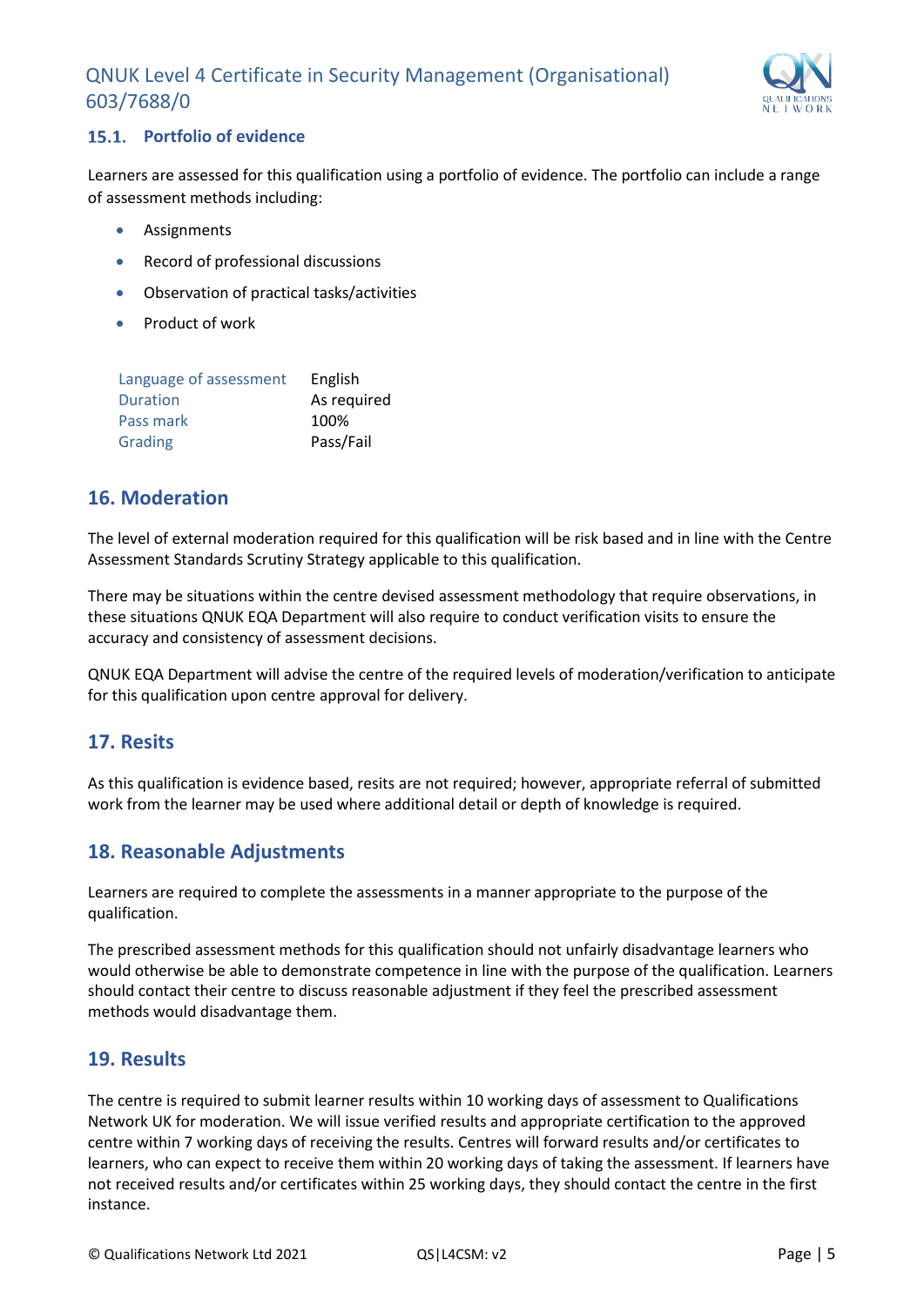

## <span id="page-7-0"></span>**Appendix 1: Units**

#### **Unit 1 Establishing the foundations of Security Management (T/618/7797)**

#### **Unit Summary**

This unit develops a basic understanding of security management within a business and what the roles and responsibilities are of a security manager. Learners will develop a basic understanding of the attributes and skills required to become a security manager.

|                            | 1. The learner will: Understand the responsibilities and considerations required of a security manager |                 |  |
|----------------------------|--------------------------------------------------------------------------------------------------------|-----------------|--|
| <b>Assessment Guidance</b> |                                                                                                        | <b>Types of</b> |  |
| The learner must:          |                                                                                                        | <b>Evidence</b> |  |
| 1.1                        | Evaluate the responsibilities of a security manager                                                    | Assignment      |  |
| 1.2                        | Analyse the attributes and skills required of an effective security manager                            | Assignment      |  |
| 1.3                        | Evaluate manpower and technical resources from the past and the latest<br>advancements                 | Assignment      |  |

| What needs to be learnt? |                                                                                                   |  |  |  |
|--------------------------|---------------------------------------------------------------------------------------------------|--|--|--|
| 1.1                      | Security management responsibilities<br>Threat analysis identifying vulnerabilities and solutions |  |  |  |
|                          | Security management duties                                                                        |  |  |  |
|                          | Security within different sectors                                                                 |  |  |  |
|                          | Considerations to becoming a security manager                                                     |  |  |  |
|                          | Attributes of a security manager (leadership, management, consultant)                             |  |  |  |
| 1.2                      | Essential skills required to become a security manager.                                           |  |  |  |
|                          | Effective security management working within a business                                           |  |  |  |
| 1.3                      | Traditional roles of security management                                                          |  |  |  |
|                          | Advancements in manpower services<br>$\bullet$                                                    |  |  |  |
|                          | Advancements in security technology                                                               |  |  |  |

| <b>Rationale for level</b> |       |                 |                                                                                                                                                                                                                                                                                                            |  |
|----------------------------|-------|-----------------|------------------------------------------------------------------------------------------------------------------------------------------------------------------------------------------------------------------------------------------------------------------------------------------------------------|--|
|                            | Level | <b>Emphasis</b> | <b>Comments</b>                                                                                                                                                                                                                                                                                            |  |
| <b>Knowledge</b>           | 4     | Medium          | Learners may have a basic understanding of the field of security<br>management, probably based on working with security in bi a<br>workplace. Learners will interpret and evaluate relevant<br>information gathered through secondary research to develop a<br>basic understanding of security management. |  |
| <b>Skills</b>              |       |                 |                                                                                                                                                                                                                                                                                                            |  |
| Overall                    | 4     |                 |                                                                                                                                                                                                                                                                                                            |  |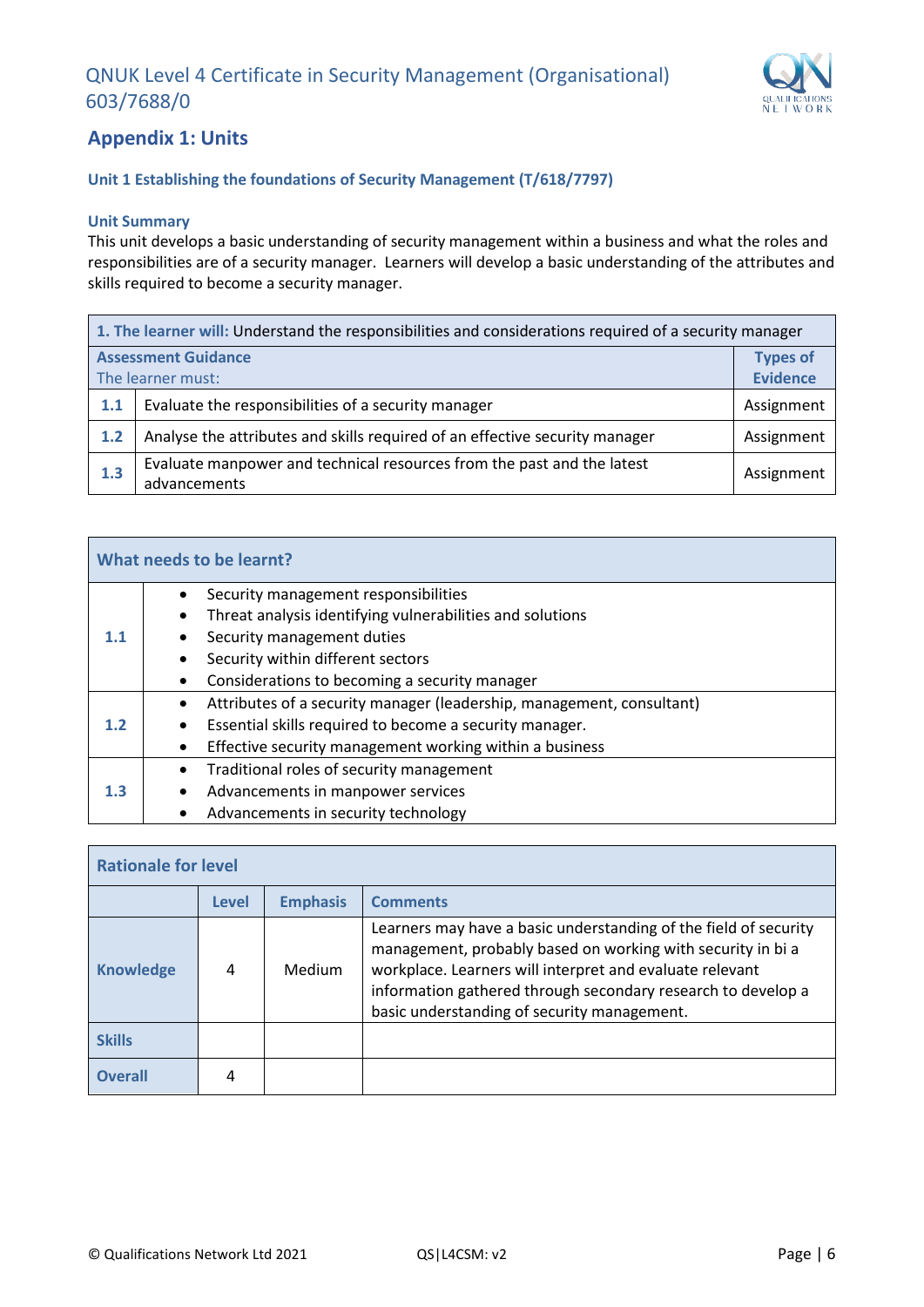Ĩ.



| <b>Rationale for TUT and credit</b>  |                |                                                                                                                                                                                                                                        |  |  |
|--------------------------------------|----------------|----------------------------------------------------------------------------------------------------------------------------------------------------------------------------------------------------------------------------------------|--|--|
|                                      | <b>Hours</b>   | <b>Comments</b>                                                                                                                                                                                                                        |  |  |
| <b>Guided learning</b>               | $\overline{2}$ | Learners may have visibility of security management within the<br>workplace. The GLH provides time for deliverers to introduce the<br>unit and outline an introduction to security management within a<br>business setting.            |  |  |
| <b>Directed study</b>                | 4              | Building on classroom delivery or eLearning, learners will<br>undertake directed study as they work through the requirements<br>of the unit.                                                                                           |  |  |
| <b>Independent study</b>             | 14             | Learners are expected to undertake secondary research to<br>explore the topic of security management and gather the<br>relevant information to support their basic understanding of the<br>role of a security manager within business. |  |  |
| <b>Work-based learning</b>           | N/A            |                                                                                                                                                                                                                                        |  |  |
| <b>Non invigilated</b><br>assessment | 6              |                                                                                                                                                                                                                                        |  |  |
| <b>TUT:</b>                          | 22             | <b>Credit:</b>                                                                                                                                                                                                                         |  |  |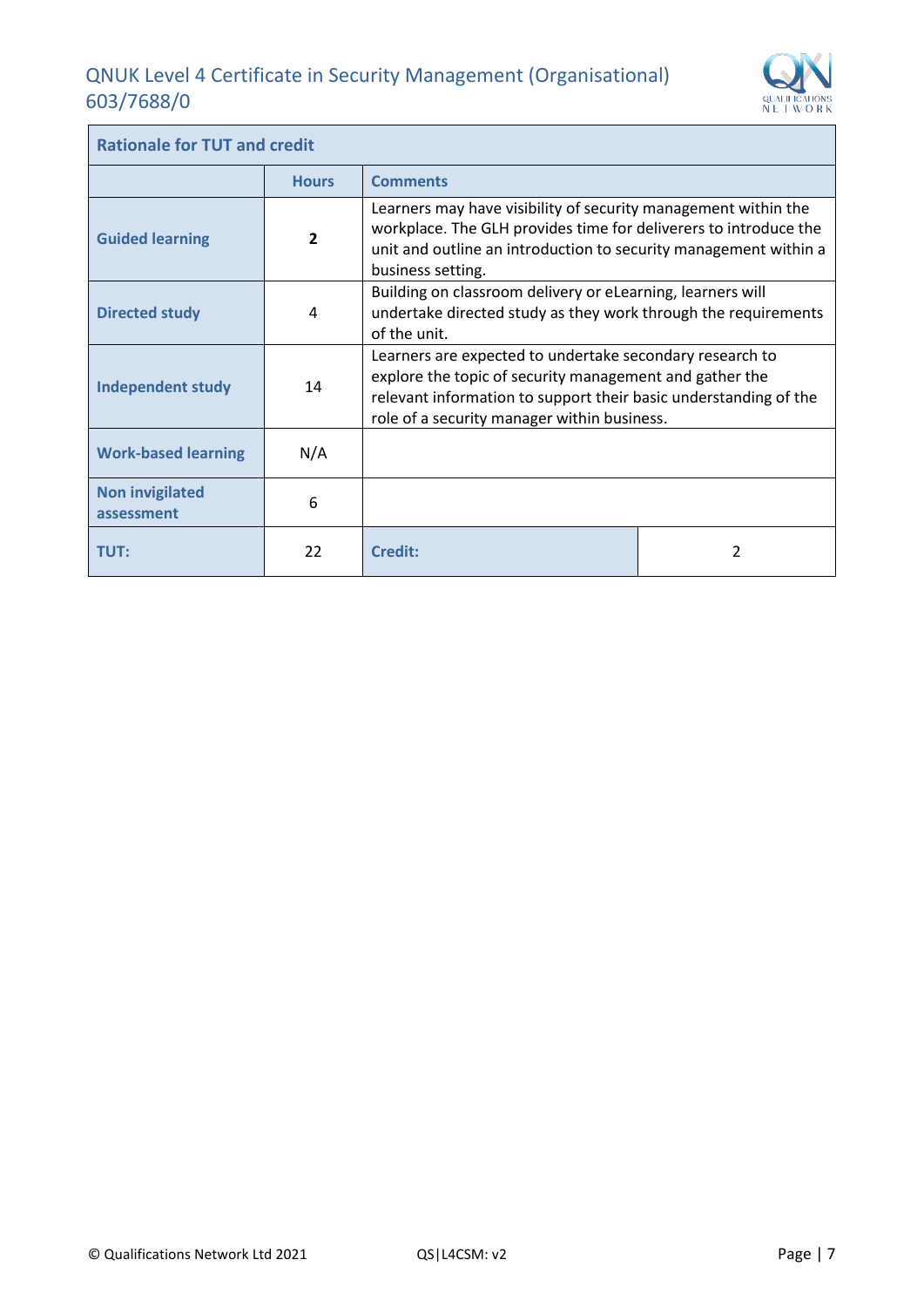

#### **Unit 2 Threats to Organisational Security (A/618/7798)**

#### **Unit Summary**

This unit develops a basic understanding of traditional threats to a business or client and supports understanding of emerging trends in security threats. Learners will conduct secondary research into current and emerging criminal and terrorist threats to complete the assignment.

|     | 1. The learner will: Understand the effects of terrorism                                      |                 |  |
|-----|-----------------------------------------------------------------------------------------------|-----------------|--|
|     | <b>Assessment Guidance</b>                                                                    | <b>Types of</b> |  |
|     | The learner must:                                                                             | <b>Evidence</b> |  |
| 1.1 | Explain how to find information on current global, national, and local terroristic<br>threats | Assignment      |  |
| 1.2 | Critically compare open-source intelligence sources against UK agency information             | Assignment      |  |
| 1.3 | Produce a terrorism threat analysis for an organisation                                       | Work<br>Product |  |
| 1.4 | Evaluate the effects of terrorism on security management                                      | Assignment      |  |

| 2. The learner will: Understand the crime of retail theft and its effects on industry |                                                                                                                                        |                 |
|---------------------------------------------------------------------------------------|----------------------------------------------------------------------------------------------------------------------------------------|-----------------|
|                                                                                       | <b>Assessment Guidance</b>                                                                                                             | <b>Types of</b> |
|                                                                                       | The learner must                                                                                                                       | <b>Evidence</b> |
| 2.1                                                                                   | Describe common modus operandi used in retail theft                                                                                    | Assignment      |
| 2.2                                                                                   | Evaluate existing and emerging retail theft counter measures                                                                           | Assignment      |
| 2.3                                                                                   | Analyse statistical evidence based on UK retail theft over the last 5 years and<br>evaluate how the security manager can reduce impact | Assignment      |

| What needs to be learnt? |                                                                                                                                                                                                                        |  |
|--------------------------|------------------------------------------------------------------------------------------------------------------------------------------------------------------------------------------------------------------------|--|
| 1.1                      | MI5, NaCTSO, Local Counter terrorism Officers, International and national news agencies<br>$\bullet$                                                                                                                   |  |
| 1.2                      | Open source meaning online information and public records, MI5 NaCTSO, CPNI                                                                                                                                            |  |
| 1.3                      | Identification of active groups which may have an interest in the organisation, Modus<br>$\bullet$<br>Operandi, vulnerabilities, risk of exploitation, counter measures, risk rating pre and post<br>counter measures. |  |
| 1.4                      | Financial, time, currency, reasonableness, proportionality, fluidity of threat<br>٠                                                                                                                                    |  |
| 2.1                      | Key methodology including insider threat                                                                                                                                                                               |  |
| 2.2                      | Current practical solutions including technology<br>$\bullet$                                                                                                                                                          |  |
| 2.3                      | National statistics by sector, evaluation of reduction opportunities supported by realistic<br>$\bullet$<br>impact arguments and reliable data sources.                                                                |  |

| <b>Rationale for level</b>                         |   |        |                                                                                                                                                                                                                                                                                                        |
|----------------------------------------------------|---|--------|--------------------------------------------------------------------------------------------------------------------------------------------------------------------------------------------------------------------------------------------------------------------------------------------------------|
| <b>Emphasis</b><br><b>Comments</b><br><b>Level</b> |   |        |                                                                                                                                                                                                                                                                                                        |
| <b>Knowledge</b>                                   | 4 | Strong | Learners may have a basic understanding of the field of security<br>management, probably based on working with security in the<br>workplace. Learners will interpret and evaluate relevant<br>information gathered through secondary research to develop a<br>basic understanding of security threats. |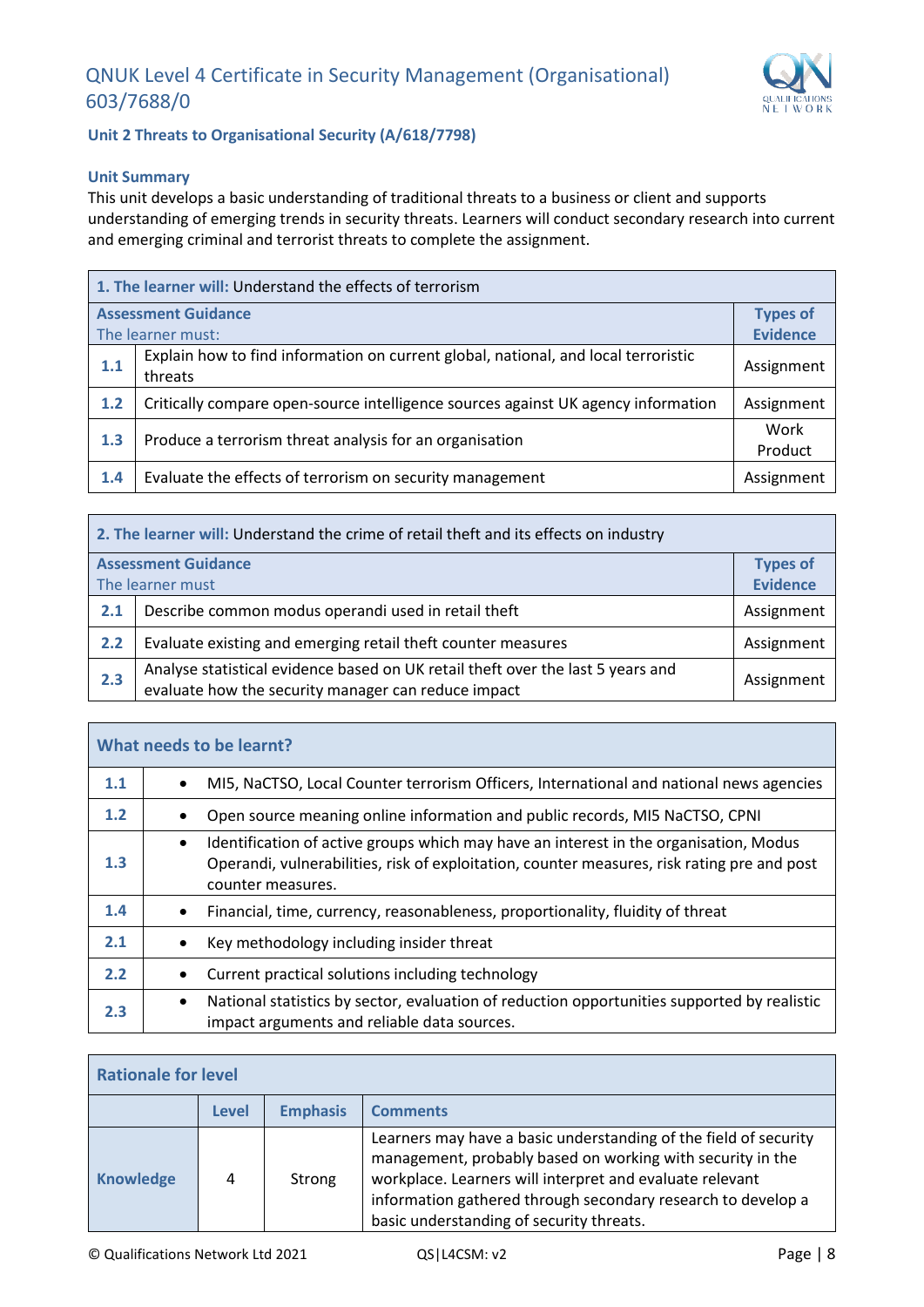

| <b>Skills</b>  |   | Medium | Learners will use their research findings and evaluation of<br>terrorism and retail crime. Production of a terrorism threat<br>analysis for an organisation. |
|----------------|---|--------|--------------------------------------------------------------------------------------------------------------------------------------------------------------|
| <b>Overall</b> | 4 |        |                                                                                                                                                              |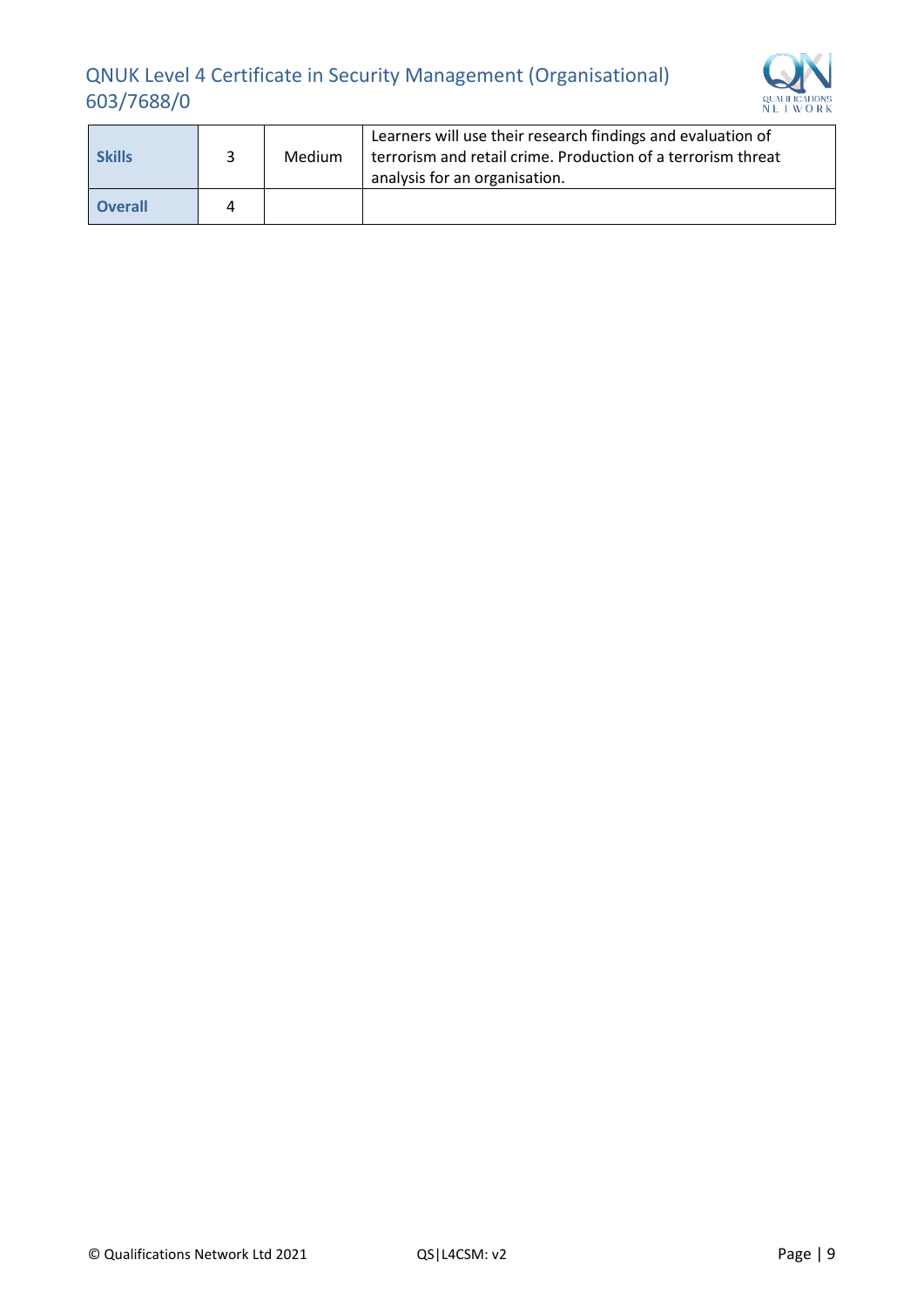Ĩ.



| <b>Rationale for TUT and credit</b>  |                |                                                                                                                                                                                                                 |   |
|--------------------------------------|----------------|-----------------------------------------------------------------------------------------------------------------------------------------------------------------------------------------------------------------|---|
|                                      | <b>Hours</b>   | <b>Comments</b>                                                                                                                                                                                                 |   |
| <b>Guided learning</b>               | $\overline{2}$ | Learners may have visibility of security management within the<br>workplace. The GLH provides time for deliverers to introduce the<br>unit and outline terrorism and retail crime within a business<br>setting. |   |
| <b>Directed study</b>                | 4              | Building on classroom delivery or eLearning, learners will<br>undertake directed study as they work through the requirements<br>of the unit.                                                                    |   |
| <b>Independent study</b>             | 14             | Learners are expected to undertake secondary research to<br>explore the topic of terrorism and retail crime.                                                                                                    |   |
| <b>Work-based learning</b>           | N/A            |                                                                                                                                                                                                                 |   |
| <b>Non invigilated</b><br>assessment | 14             |                                                                                                                                                                                                                 |   |
| 34<br><b>TUT:</b>                    |                | <b>Credit:</b>                                                                                                                                                                                                  | 3 |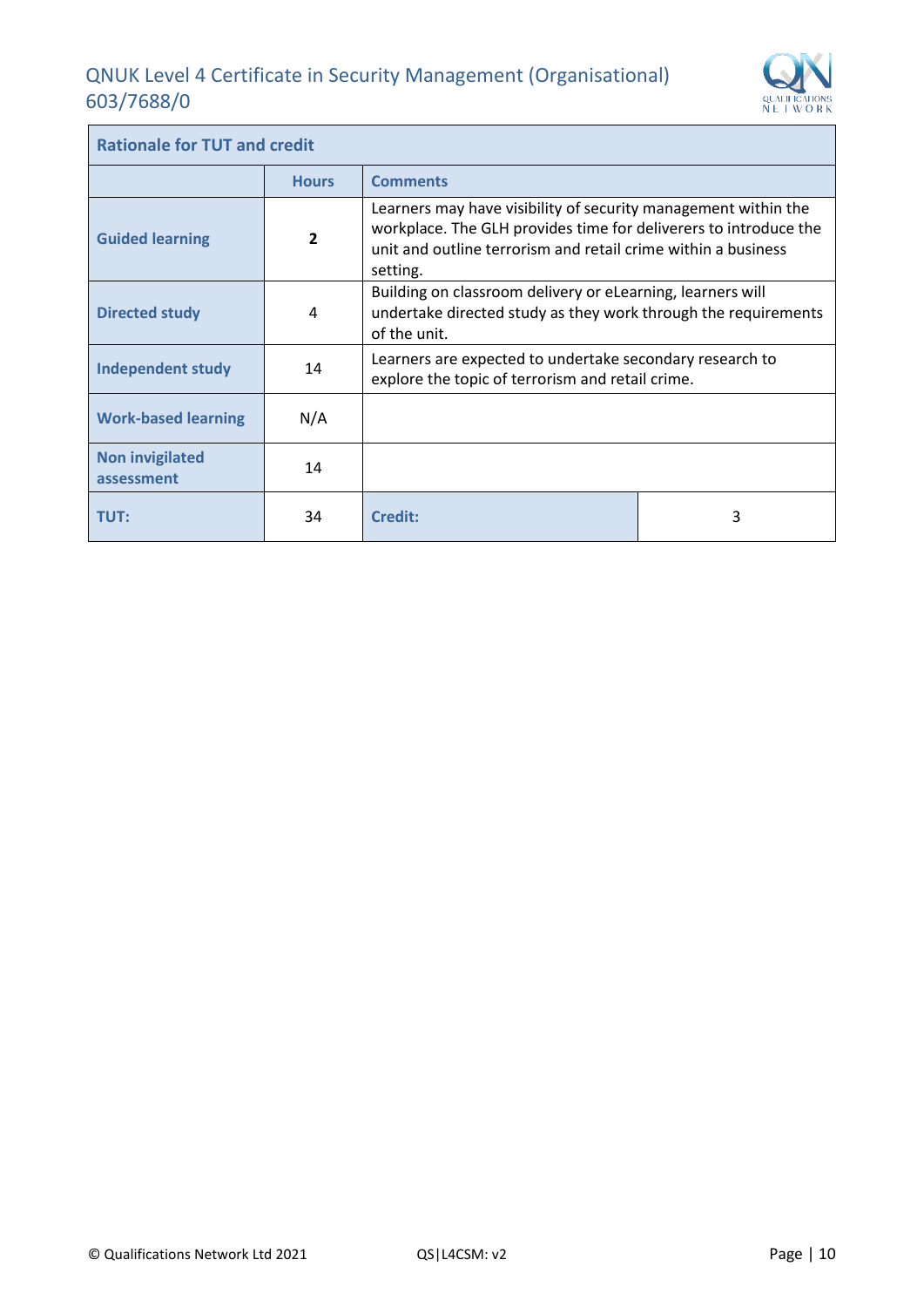

**Unit 3 Security Management Procedures (F/618/77/99)**

#### **Unit Summary**

This unit develops a basic knowledge and understanding of the procedures relating to security management within a business. Learners will conduct secondary research into security management procedures, policies, and guidelines relevant to the business security functions.

|     | 1. The learner will: Understand the procedures relating to security management                   |                 |  |  |  |
|-----|--------------------------------------------------------------------------------------------------|-----------------|--|--|--|
|     | <b>Assessment Guidance</b><br><b>Types of</b><br><b>Evidence</b><br>The learner must:            |                 |  |  |  |
| 1.1 | Evaluate the guidelines, procedures and policies relating to business security                   | Assignment      |  |  |  |
| 1.2 | Produce a security related policy for an organisation with flow down to procedures<br>to support | Work<br>Product |  |  |  |
| 1.3 | Explain the ADDIE model and how this links to the effectivity of an organisational<br>policy     | Assignment      |  |  |  |

| What needs to be learnt? |  |                                                                                                                                   |  |  |
|--------------------------|--|-----------------------------------------------------------------------------------------------------------------------------------|--|--|
| 1.1                      |  | What are policies, procedures, and guidelines?<br>How to forecast, plan, command, and control through effective security policies |  |  |
|                          |  | How to communicate in the language of business                                                                                    |  |  |
| 1.2                      |  | Structured, purpose, audience, specific requirements, implementation, and revision dates                                          |  |  |
| 1.3                      |  | Analysis, Design, Development, Implementation, Evaluation                                                                         |  |  |

| <b>Rationale for level</b> |                                             |        |                                                                                                                                                                                                                                                                                                        |
|----------------------------|---------------------------------------------|--------|--------------------------------------------------------------------------------------------------------------------------------------------------------------------------------------------------------------------------------------------------------------------------------------------------------|
|                            | <b>Emphasis</b><br><b>Comments</b><br>Level |        |                                                                                                                                                                                                                                                                                                        |
| <b>Knowledge</b>           | 4                                           | Medium | Learners may have a basic understanding of the field of security<br>management, probably based on working with security in the<br>workplace. Learners will interpret and evaluate relevant<br>information gathered through secondary research to develop a<br>basic understanding of security threats. |
| <b>Skills</b>              | 3                                           | Medium | Learners will use their research findings and evaluation of<br>security policies, procedures, and guidelines. Production of a<br>security related policy                                                                                                                                               |
| <b>Overall</b>             |                                             |        |                                                                                                                                                                                                                                                                                                        |

| <b>Rationale for TUT and credit</b> |                |                                                                                                                                                                                                                           |
|-------------------------------------|----------------|---------------------------------------------------------------------------------------------------------------------------------------------------------------------------------------------------------------------------|
|                                     | <b>Hours</b>   | <b>Comments</b>                                                                                                                                                                                                           |
| <b>Guided learning</b>              | $\overline{2}$ | Learners may have visibility of security management within the<br>workplace. The GLH provides time for deliverers to introduce the<br>unit and outline policies, procedures, and guidelines within a<br>business setting. |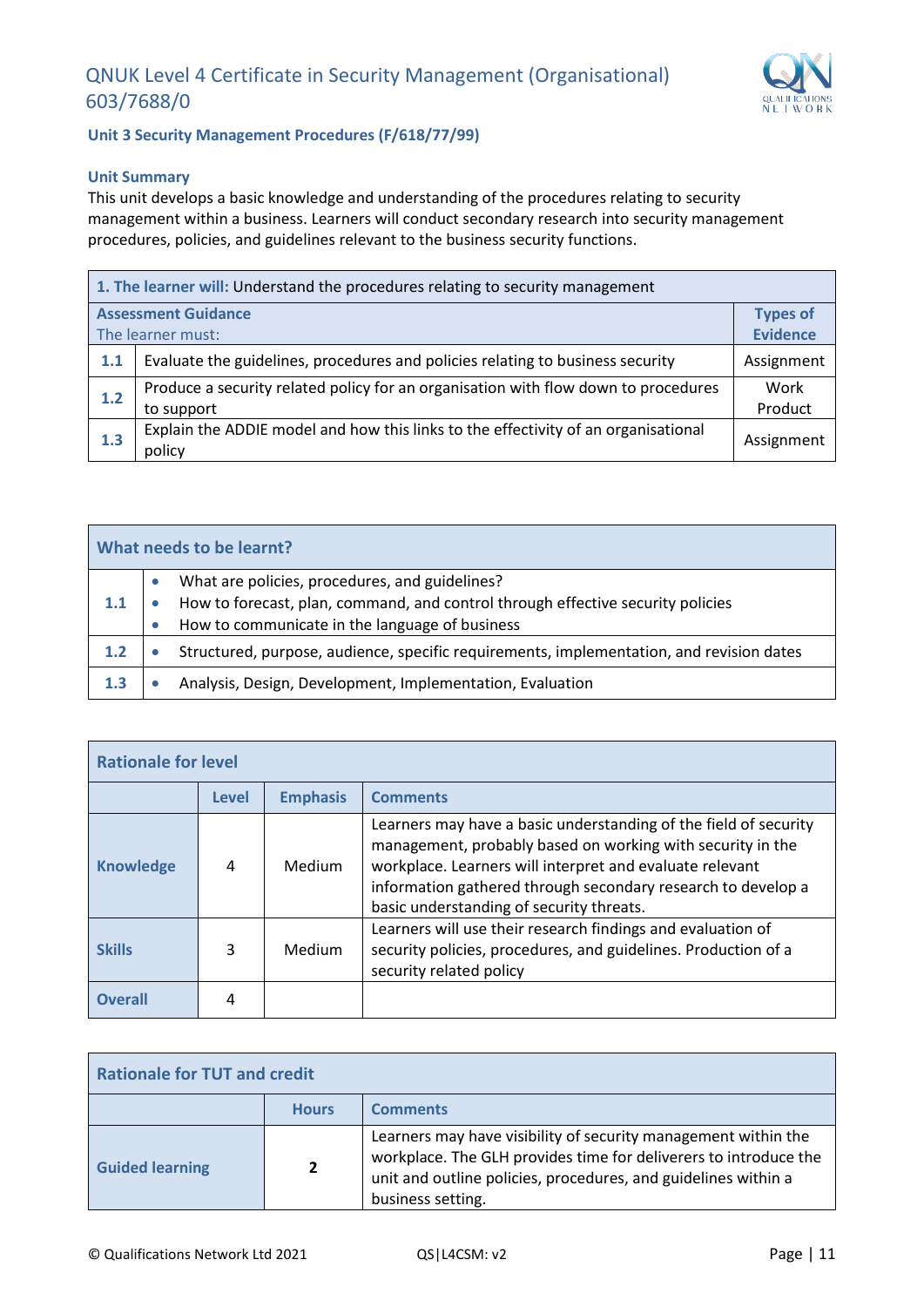

| <b>Directed study</b>                | 2   | Building on classroom delivery or eLearning, learners will<br>undertake directed study as they work through the requirements<br>of the unit. |  |
|--------------------------------------|-----|----------------------------------------------------------------------------------------------------------------------------------------------|--|
| <b>Independent study</b>             | 10  | Learners are expected to undertake secondary research to<br>explore the topic of security polies, procedures, and guidelines.                |  |
| <b>Work-based learning</b>           | N/A |                                                                                                                                              |  |
| <b>Non invigilated</b><br>assessment | 6   |                                                                                                                                              |  |
| TUT:                                 | 20  | Credit:                                                                                                                                      |  |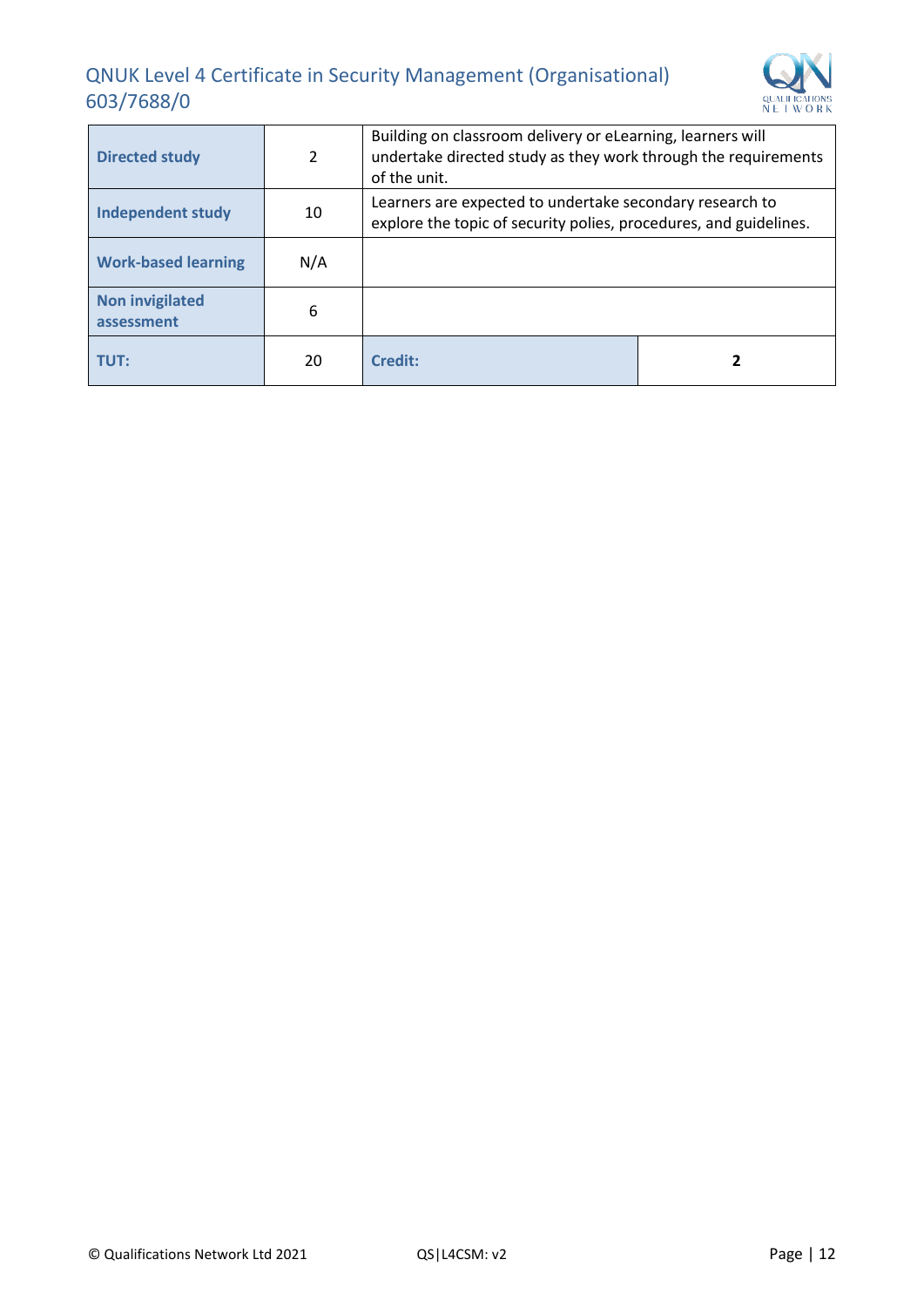

**Unit 4 Managing Risk within a Security Management Environment (K/618/7800)**

#### **Unit Summary**

This unit develops a basic understanding of the methodology required to produce a security risk assessment and learners will develop their knowledge of how to design out or reduce crime through effective security management. Learners will conduct secondary research into security risk assessments and designing out crime through security management.

|                   | 1. The learner will: Understand the principles of managing risk in a security management role                                     |            |  |  |
|-------------------|-----------------------------------------------------------------------------------------------------------------------------------|------------|--|--|
|                   | <b>Assessment Guidance</b><br><b>Types of</b><br><b>Evidence</b>                                                                  |            |  |  |
| The learner must: |                                                                                                                                   |            |  |  |
| 1.1               | Evaluate the definitions of risk management specific to security management                                                       | Assignment |  |  |
| 1.2               | Evaluate the methodology and processes used when designing a security<br>management risk assessment within a business environment | Assignment |  |  |

|         |           | What needs to be learnt?                                                   |
|---------|-----------|----------------------------------------------------------------------------|
|         |           | What is a risk assessment?                                                 |
| $1.1\,$ |           | Why are risk assessments used?                                             |
|         |           | What is a security risk assessment                                         |
|         |           | Risk assessment methodology                                                |
|         | $\bullet$ | Importance of a Security Risk Register                                     |
| 1.2     |           | How Security Management uses the Risk Register to implement risk reduction |
|         |           | How security measures combine in layers to reduce risk                     |
|         |           | Communication and use of Security Risk Assessment results                  |

| <b>Rationale for level</b>                         |   |      |                                                                                                                                                                                                                                                                                                                 |
|----------------------------------------------------|---|------|-----------------------------------------------------------------------------------------------------------------------------------------------------------------------------------------------------------------------------------------------------------------------------------------------------------------|
| <b>Emphasis</b><br><b>Comments</b><br><b>Level</b> |   |      |                                                                                                                                                                                                                                                                                                                 |
| <b>Knowledge</b>                                   | 4 | High | Learners may have a basic understanding of the field of security<br>management, probably based on working with security in the<br>workplace. Learners will interpret and evaluate relevant<br>information gathered through secondary research to develop a<br>basic understanding of security risk assessments. |
| <b>Skills</b>                                      |   |      |                                                                                                                                                                                                                                                                                                                 |
| <b>Overall</b>                                     | 4 |      |                                                                                                                                                                                                                                                                                                                 |

| <b>Rationale for TUT and credit</b> |                |                                                                                                                                    |
|-------------------------------------|----------------|------------------------------------------------------------------------------------------------------------------------------------|
|                                     | <b>Hours</b>   | <b>Comments</b>                                                                                                                    |
| <b>Guided learning</b>              | $\overline{2}$ | Learners may have visibility of security management within the<br>workplace. The GLH provides time for deliverers to introduce the |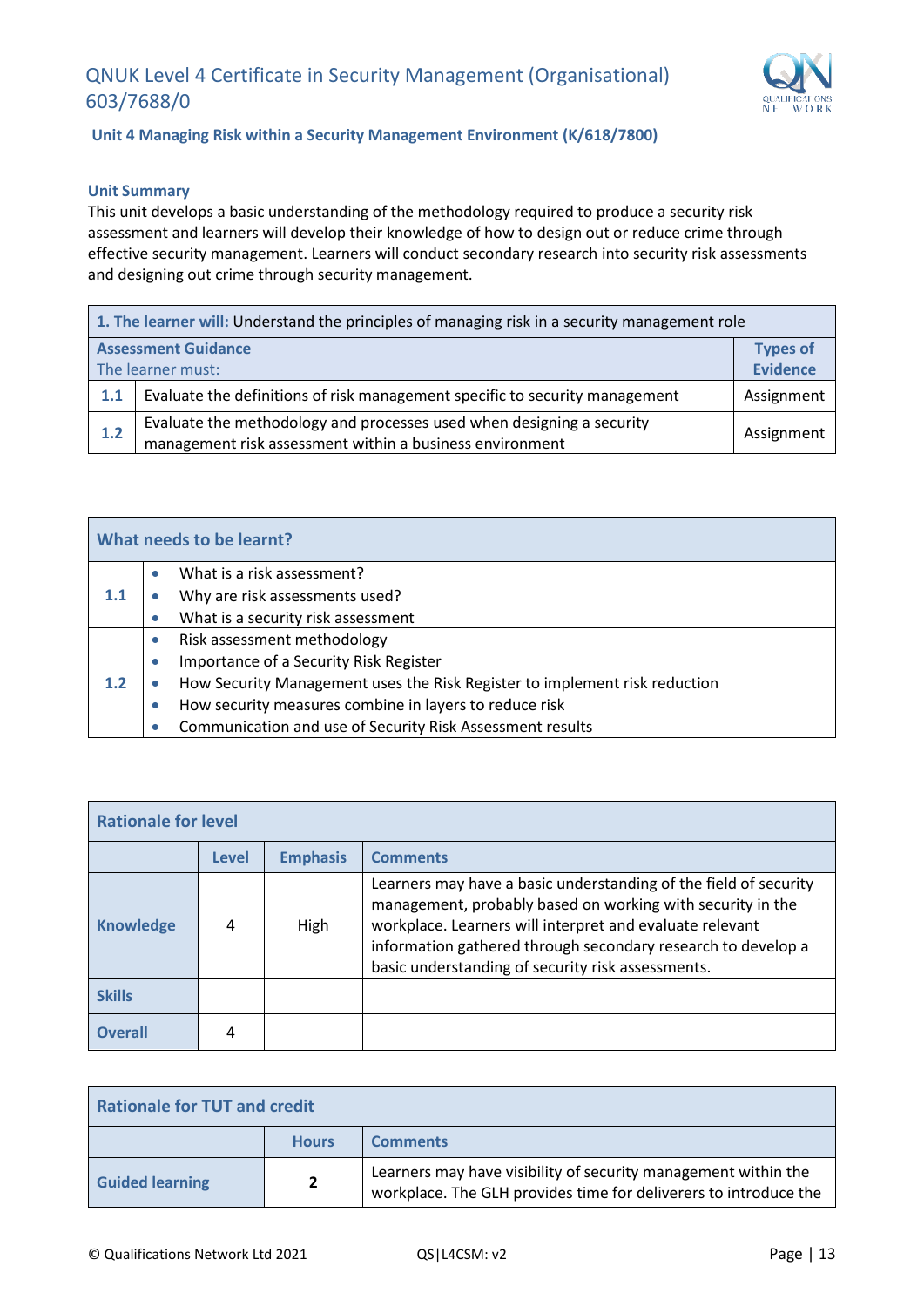

|                                      |     | unit and outline the importance of risk assessments and how<br>security risk assessments can reduce crime within a business.                 |  |
|--------------------------------------|-----|----------------------------------------------------------------------------------------------------------------------------------------------|--|
| <b>Directed study</b>                | 4   | Building on classroom delivery or eLearning, learners will<br>undertake directed study as they work through the requirements<br>of the unit. |  |
| <b>Independent study</b>             | 14  | Learners are expected to undertake secondary research to<br>explore the topic of security risk assessments.                                  |  |
| <b>Work-based learning</b>           | N/A |                                                                                                                                              |  |
| <b>Non invigilated</b><br>assessment | 6   |                                                                                                                                              |  |
| TUT:                                 | 26  | Credit:                                                                                                                                      |  |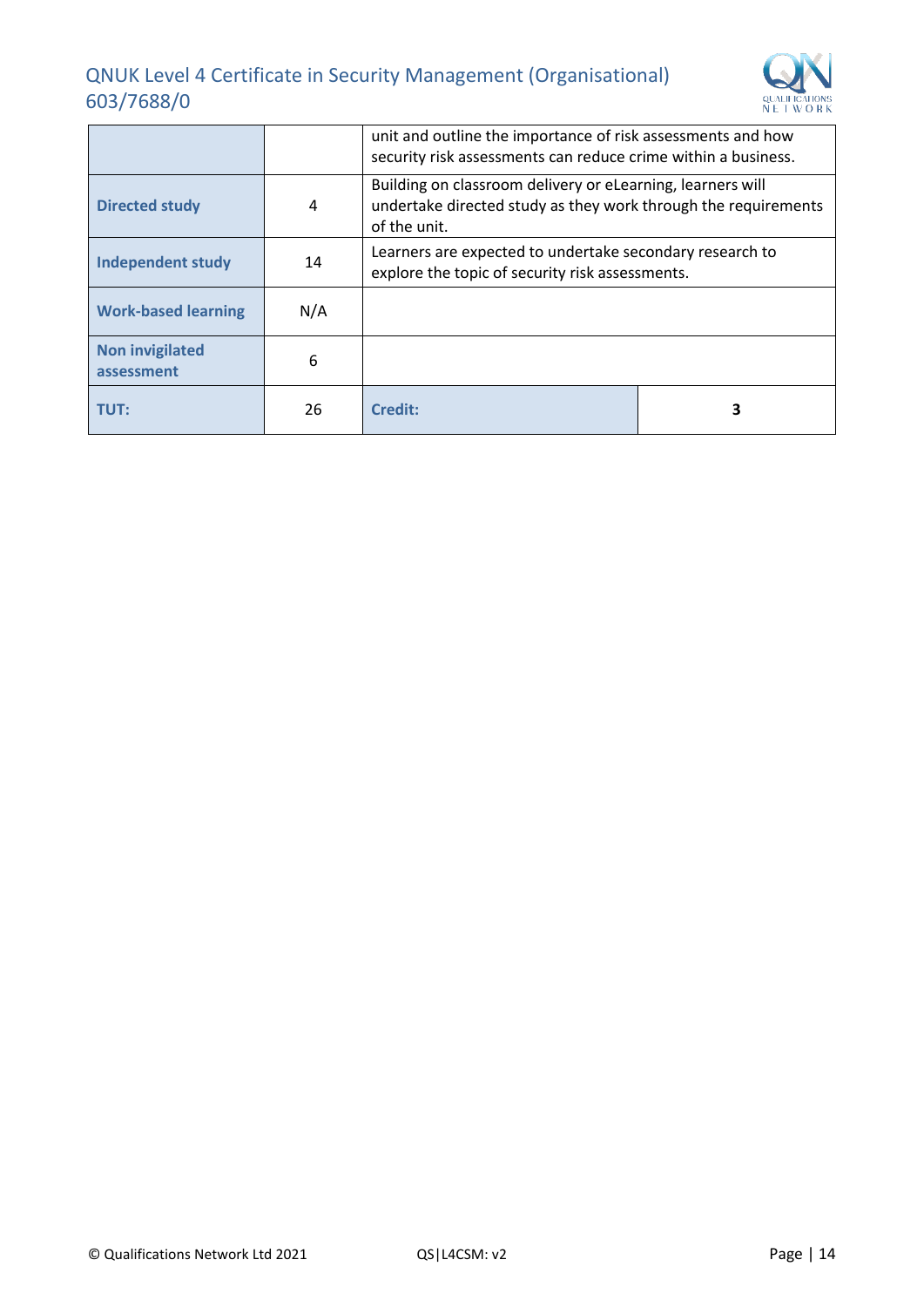

#### **Unit 5 Legislation relevant to Security Management (M/618/7801)**

#### **Unit Summary**

This unit develops a basic understanding of how legislation impacts and governs security management. Learners will conduct secondary research into the range of legislation that relates to security management and that needs consideration within a business.

| 1. The learner will: Understand the legal requirements for security management |                                                                                                              |                 |
|--------------------------------------------------------------------------------|--------------------------------------------------------------------------------------------------------------|-----------------|
| <b>Assessment Guidance</b>                                                     |                                                                                                              |                 |
| The learner must:                                                              |                                                                                                              | <b>Evidence</b> |
| 1.1                                                                            | Evaluate the legal requirements that affect security management                                              | Assignment      |
| 1.2                                                                            | Explain how legislation informs organisational policy                                                        |                 |
| 1.3                                                                            | Discuss how human rights and equality legislation reflects within Human resources<br>policies and procedures |                 |
| 1.4                                                                            | Describe the role that regulators have in relation to certain legislation                                    | Assignment      |

| What needs to be learnt? |           |                                                                                                                                                                                 |
|--------------------------|-----------|---------------------------------------------------------------------------------------------------------------------------------------------------------------------------------|
| 1.1                      | $\bullet$ | Security related legislation.<br><b>PSIA 2001</b><br>$\circ$<br>Theft Act 1968<br>$\circ$<br>HASAWA 1974<br>$\circ$<br><b>RIDDOR</b><br>$\circ$<br><b>MHSWR 1999</b><br>$\circ$ |
|                          | $\bullet$ | Terrorism Act<br>$\circ$<br>Fraud Act<br>$\bigcirc$<br>Etc<br>$\circ$<br>How the security manager relates legislation to the workplace practices                                |
| 1.2                      |           | Interpretation, alignment to business operations, establishment of 'red lines', flexibility                                                                                     |
| 1.3                      | $\bullet$ | Human Rights Act (1988), Equality Act (2010), Employment Law                                                                                                                    |
| 1.4                      |           | Setting standards, monitoring, inspection, evaluation, enforcement, advising government                                                                                         |

| <b>Rationale for level</b> |              |                 |                                                                                                                                                                                                                                                                                                                    |
|----------------------------|--------------|-----------------|--------------------------------------------------------------------------------------------------------------------------------------------------------------------------------------------------------------------------------------------------------------------------------------------------------------------|
|                            | <b>Level</b> | <b>Emphasis</b> | <b>Comments</b>                                                                                                                                                                                                                                                                                                    |
| <b>Knowledge</b>           | 4            | High            | Learners may have a basic understanding of the field of security<br>management, probably based on working with security in the<br>workplace. Learners will interpret and evaluate relevant<br>information gathered through secondary research to develop a<br>basic understanding of security related legislation. |
| <b>Skills</b>              |              |                 |                                                                                                                                                                                                                                                                                                                    |
| <b>Overall</b>             | 4            |                 |                                                                                                                                                                                                                                                                                                                    |